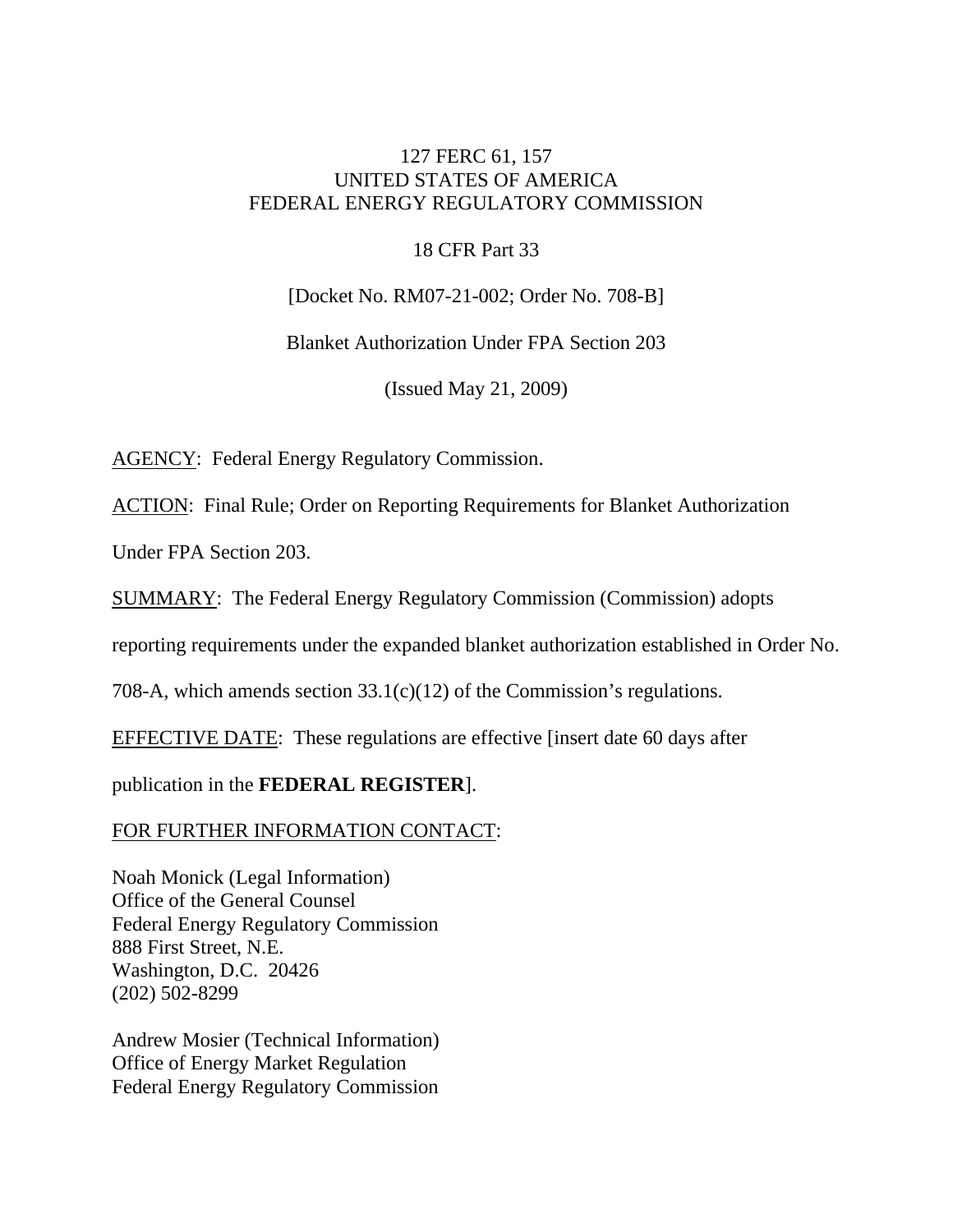Docket No. RM07-21-002 ii

888 First Street, N.E. Washington, D.C. 20426 (202) 502-6274

Ronald Lafferty (Technical Information) Office of Energy Market Regulation Federal Energy Regulatory Commission 888 First Street, N.E. Washington, D.C. 20426 (202) 502-8026

# SUPPLEMENTARY INFORMATION: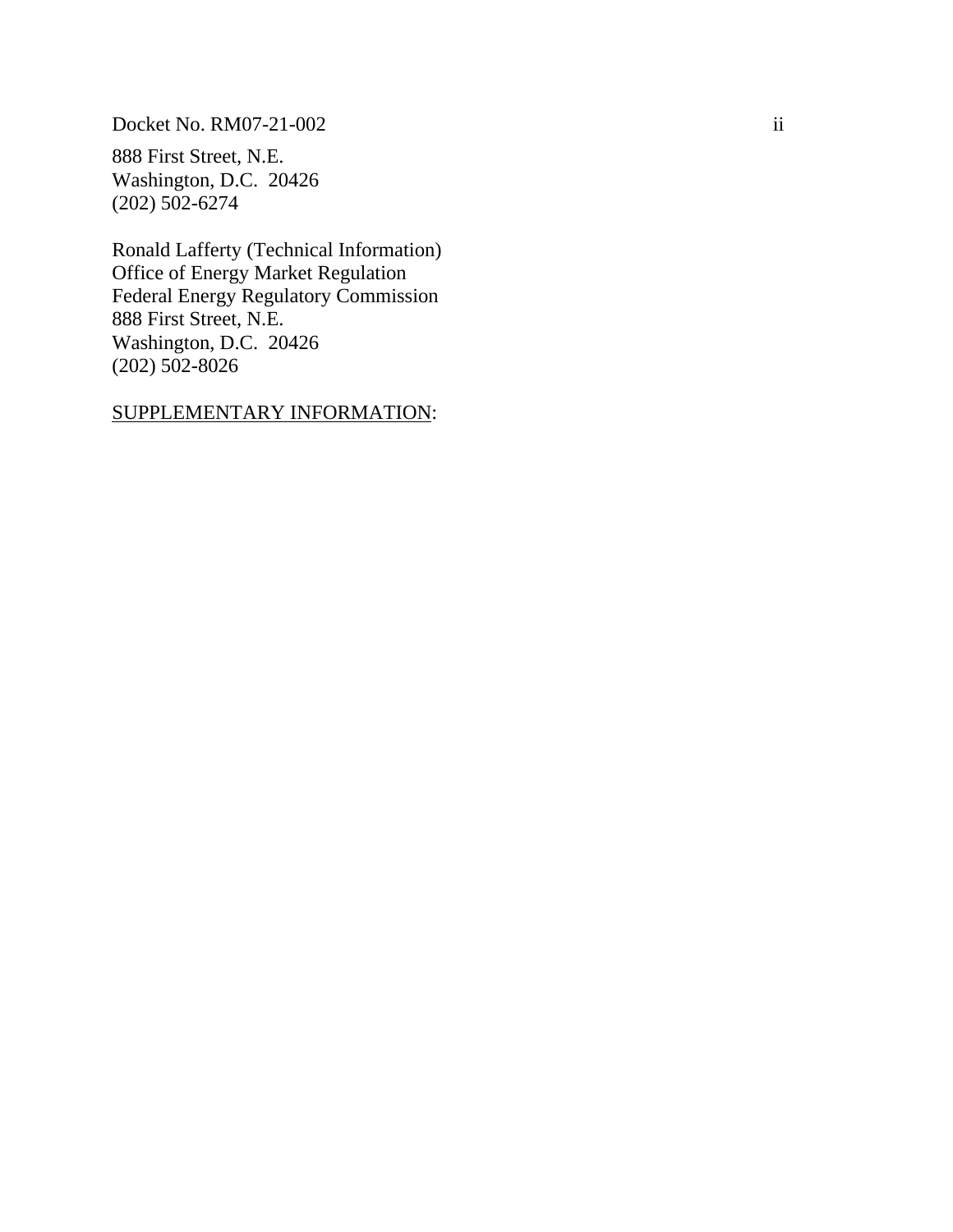# 127 FERC ¶ 61,157 UNITED STATES OF AMERICA FEDERAL ENERGY REGULATORY COMMISSION

Before Commissioners: Jon Wellinghoff, Chairman; Suedeen G. Kelly, Marc Spitzer, and Philip D. Moeller.

Blanket Authorization Under FPA Section 203 Docket No. RM07-21-002

# ORDER ON REPORTING REQUIREMENTS FOR BLANKET AUTHORIZATION UNDER FPA SECTION 203

# ORDER NO. 708-B

(Issued May 21, 2009)

1. In this order, the Federal Energy Regulatory Commission (Commission) adopts

reporting requirements that apply to the expanded blanket authorization under §

33.1(c)(12) of the Commission's regulations,**[1](#page-2-0)** adopted in Order No. 708-A.**[2](#page-2-1)**

# **I. Background**

2. In Order No. 708, the Commission amended its regulations under section 203 of the Federal Power Act (FPA) to provide for five additional blanket authorizations under FPA section  $203(a)(1)$  $203(a)(1)$  $203(a)(1)$ .<sup>3</sup> The Commission found that the blanket authorizations would

**3** 16 U.S.C. 824b(a)(1) (2006).

<span id="page-2-0"></span><sup>&</sup>lt;u>1</u>  $1$  18 CFR 33.1(c)(12) (2008).

<span id="page-2-2"></span><span id="page-2-1"></span>**<sup>2</sup>** Blanket Authorization Under FPA Section 203, Order No. 708, 73 FR 11003 (Feb. 29, 2008), FERC Stats. & Regs. ¶ 31,265 (2008), order on reh'g, Order No. 708-A, 73 FR 43066 (July 24, 2008), FERC Stats. & Regs. ¶ 31,273 (2008).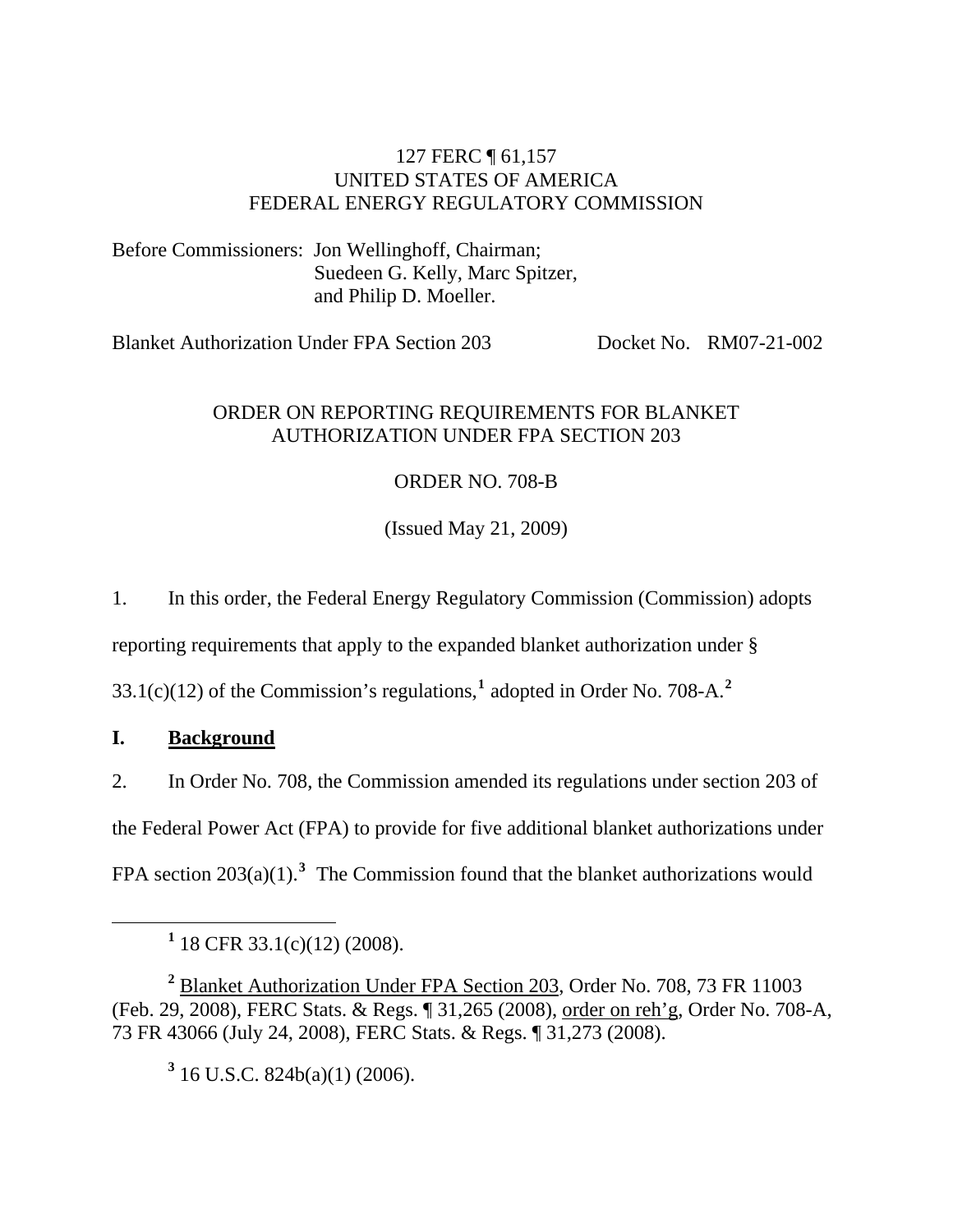## Docket No. RM07-21-002 - 2 -

facilitate investment in the electric utility industry and, at the same time, ensure that public utility customers are adequately protected from any adverse effects of such transactions. One of the additional blanket authorizations provided that a public utility could transfer its outstanding voting securities to any holding company granted blanket authorizations in paragraph  $(c)(2)(ii)$  of § 33.1 of the Commission's regulations, if after the transfer, the holding company and any of its associate or affiliate companies in aggregate would own less than 10 percent of the outstanding voting interests of such public utility. In adopting  $\S 33.1(c)(12)$  of the Commission's regulations, the Commission rejected requests to extend the blanket authorization to "any person," on the grounds that without increased reporting requirements, any such extension would best be made on a case-by-case basis.**<sup>4</sup>** The Commission also rejected requests to expand the reporting requirements applicable to the Commission's blanket authorizations under § 33.1 of the Commission's regulations.

3. In Order No. 708-A, the Commission granted, in part, and denied, in part, the requests for rehearing of Order No. 708. Among other things, the Commission expanded the blanket authorization under § 33.1(c)(12) of the Commission's regulations to authorize a public utility to transfer its outstanding voting securities to "any person" other than a holding company if, after the transfer, such person and any of its associate or affiliate companies will own less than 10 percent of the outstanding voting interests of

**<sup>4</sup>** Order No. 708, FERC Stats. & Regs. ¶ 31,265 at P 20.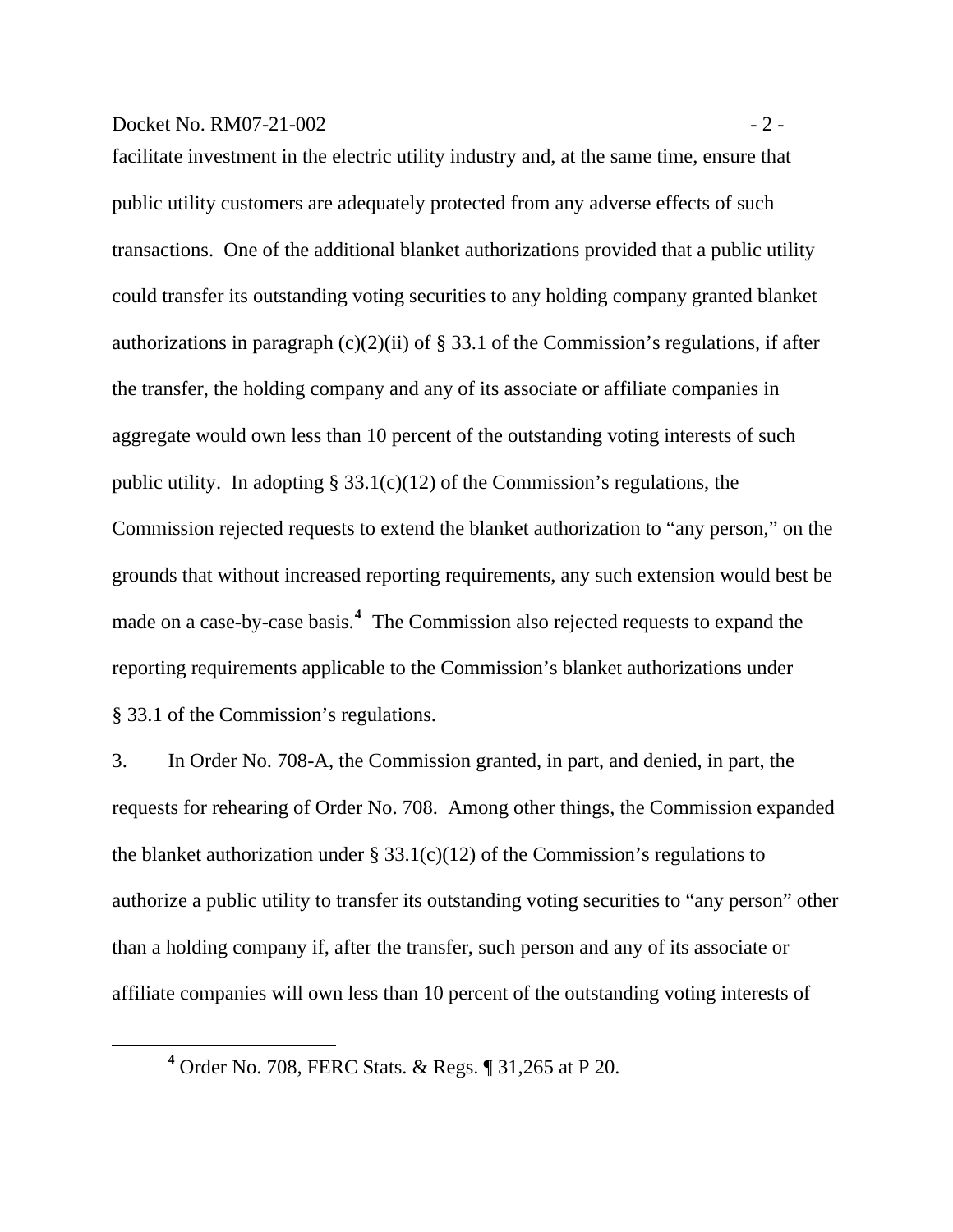#### $Dacket No. RM07-21-002$   $-3-$

such public utility. The Commission stated that it would also adopt a reporting requirement for entities transacting under that blanket authorization. In order to properly tailor the additional reporting requirement, the Commission also stated that it would issue a request for supplemental comments on the narrow issue of the scope and form of the reporting requirements under the expanded blanket authorizations under § 33.1(c)(12) of the Commission's regulations.

4. In its request for rehearing, the Financial Institutions Energy Group**[5](#page-4-0)** (Financial Group) proposed several conditions for the reporting requirement. Financial Group proposed that within a specified time following consummation of the transaction, the following information be reported: (1) names of all parties to the transaction; (2) identification of both the pre-transaction and post-transaction voting security holdings (and the percentage ownership) in the public utility held by the acquirer and its associates or affiliate companies; (3) the date the transaction was consummated; (4) identification of any public utility or holding company affiliates of the parties to the transaction; and (5)

<span id="page-4-0"></span><sup>&</sup>lt;sup>5</sup> Financial Group consisted at the time of its comments on September 22, 2008 of the following members: Bank of America, N.A., Barclays Bank PLC, CitiGroup Energy Inc., Credit Suisse Energy LLC (a subsidiary of Credit Suisse), Deutsche Bank AG, J. Aron & Co. (a subsidiary of The Goldman Sachs Group), JPMorgan Chase & Co., Lehman Brothers Commodity Services Inc. (a subsidiary of Lehman Brothers Holding Inc.), Merrill Lynch Commodities, Inc., Morgan Stanley Capital Group Inc., Société Générale, and UBS Energy LLC (a subsidiary of UBS AG).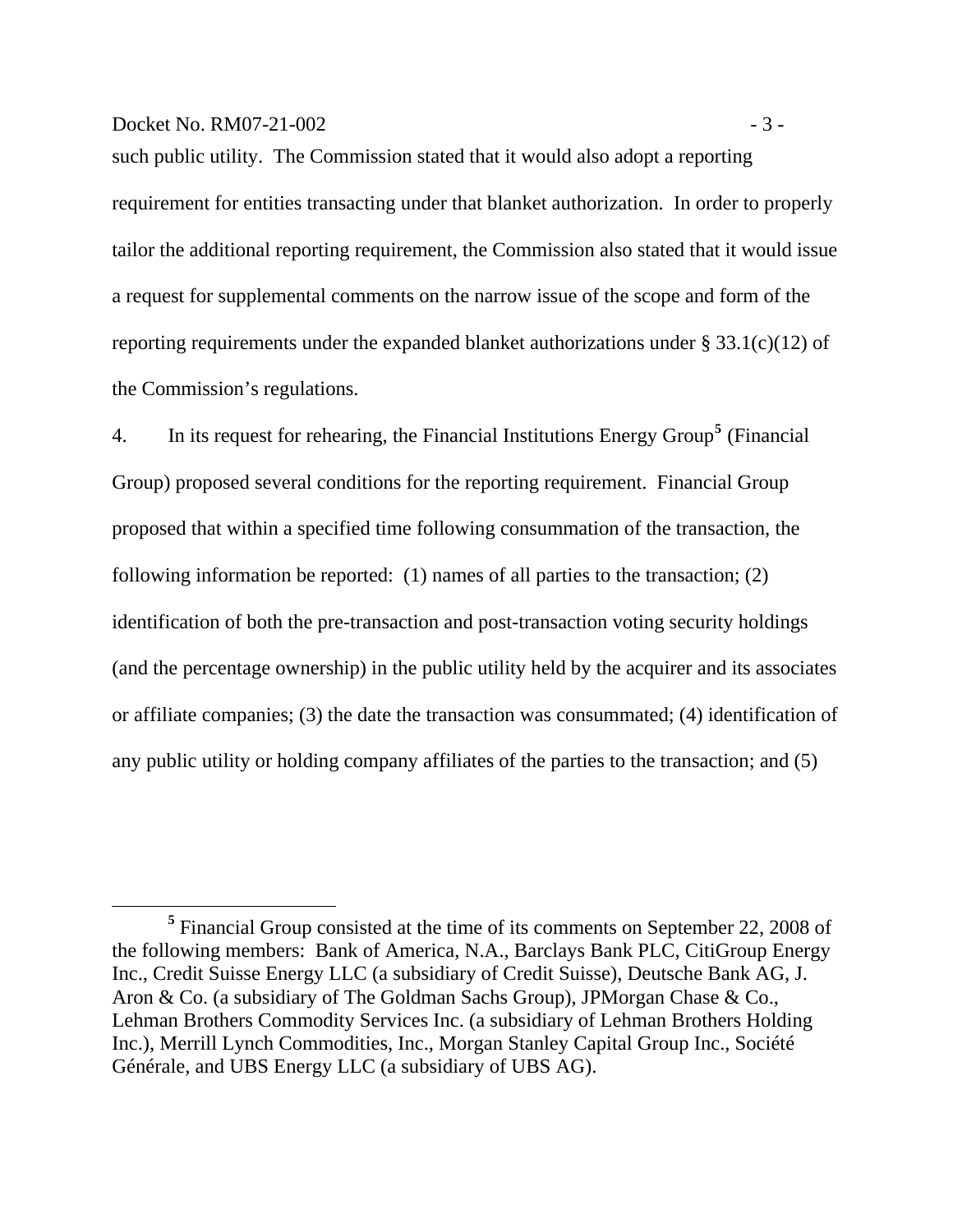$Docket No. RM07-21-002$   $-4-$ 

the same type of statement currently required under  $\S 33.2(j)(1)$  of the Commission's regulations,**<sup>6</sup>** which describes Exhibit M to an FPA section 203 filing.

5. On July 17, 2008, the Commission issued an order seeking supplemental comments on the narrow issue of the scope and form of the reporting requirements under the expanded blanket authorization. The Commission sought comment on whether Financial Group's proposed reporting requirement should be adopted, as proposed or modified. The Commission requested that commenters who disagreed with the proposed reporting requirement should explain why and propose alternative reporting requirements. The Commission also sought comment as to whether reports should be filed with the Commission on a quarterly basis or on some other basis.

#### **II. Comments**

6. The Commission received one comment on the proposed reporting requirements, from Financial Group. Financial Group states that the Commission should adopt the reporting requirements it proposed earlier. Financial Group argues that for transactions involving non-holding companies, these requirements would give the Commission at least as much comfort (if not greater comfort) with respect to possible changes in control as the preexisting reporting requirements applicable to holding companies. The information required in the reports, Financial Group argues, will allow the Commission

 **<sup>6</sup>**  $6$  18 CFR 33.2(j)(1).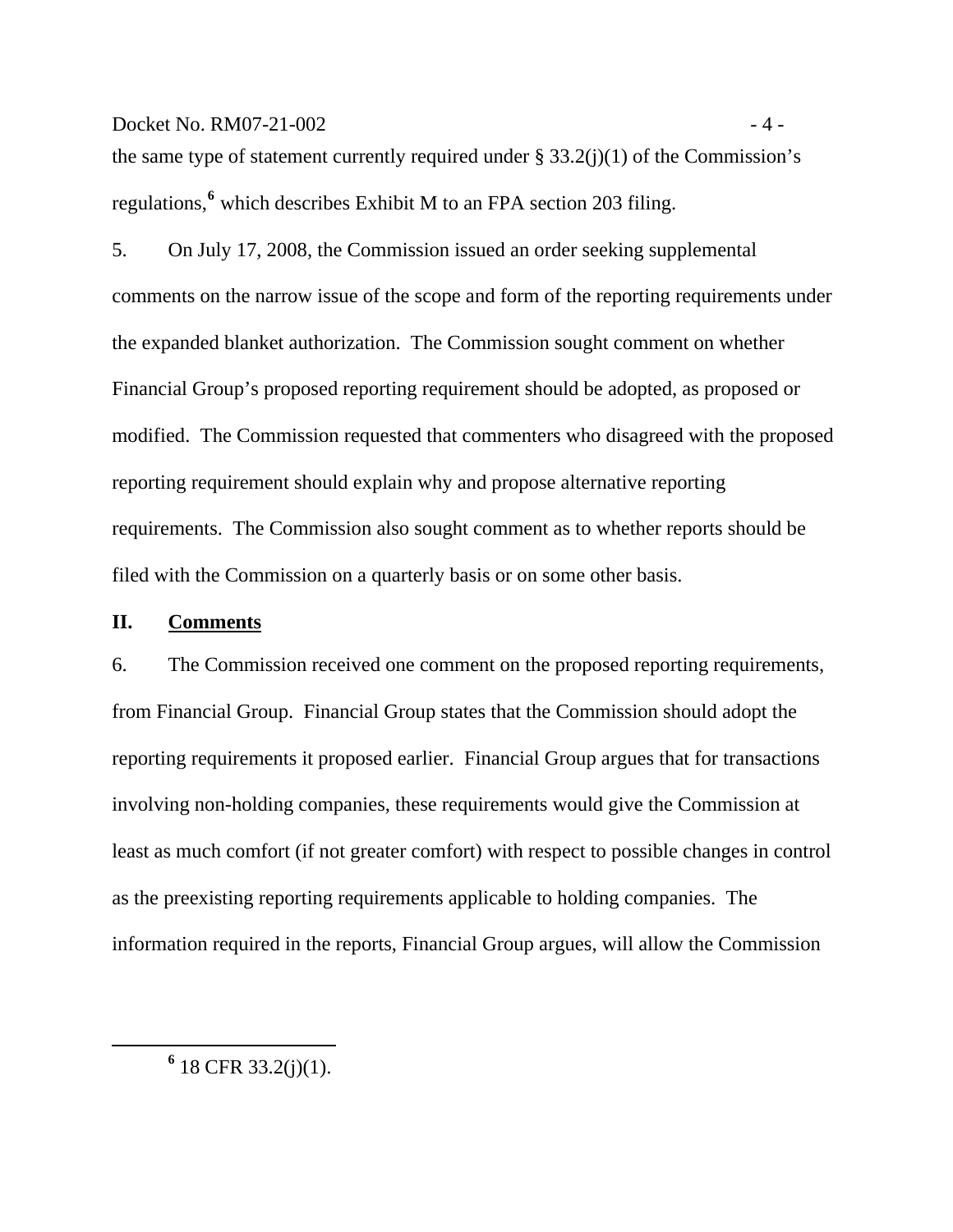#### $Dacket No. RM07-21-002$   $-5-$

to determine whether there is a change in control – the purpose for monitoring these types of transactions.

7. With respect to the proposed requirement to include information regarding crosssubsidization, Financial Group states that it does not believe that this condition is necessary, but it does not object to the inclusion of this condition if the Commission deems it necessary. Financial Group notes that the transactions at issue presumptively do not convey an ability to exercise control, so there should be no concern about crosssubsidization for the Commission to consider. If the Commission does require a statement regarding cross-subsidization, Financial Group argues that this statement should not be required where neither party to the transaction has captive customers.

8. Financial Group recommends that the Commission require the reporting information on transactions covered by the blanket authorization in § 33(c)(12) of the Commission's regulations to be provided within 30 days after the end of the calendar quarter in which the transactions occurred. This timeline would allow companies who have made multiple transactions to make a combined filing that would cover each of their transactions in the prior quarter. Such a filing would be more efficient both for the filing party and for the Commission's review. Financial Group requests that the Commission affirm that the reporting requirement is not intended to be ongoing; once a transaction has been reported there are no further reporting requirements with respect to that transaction.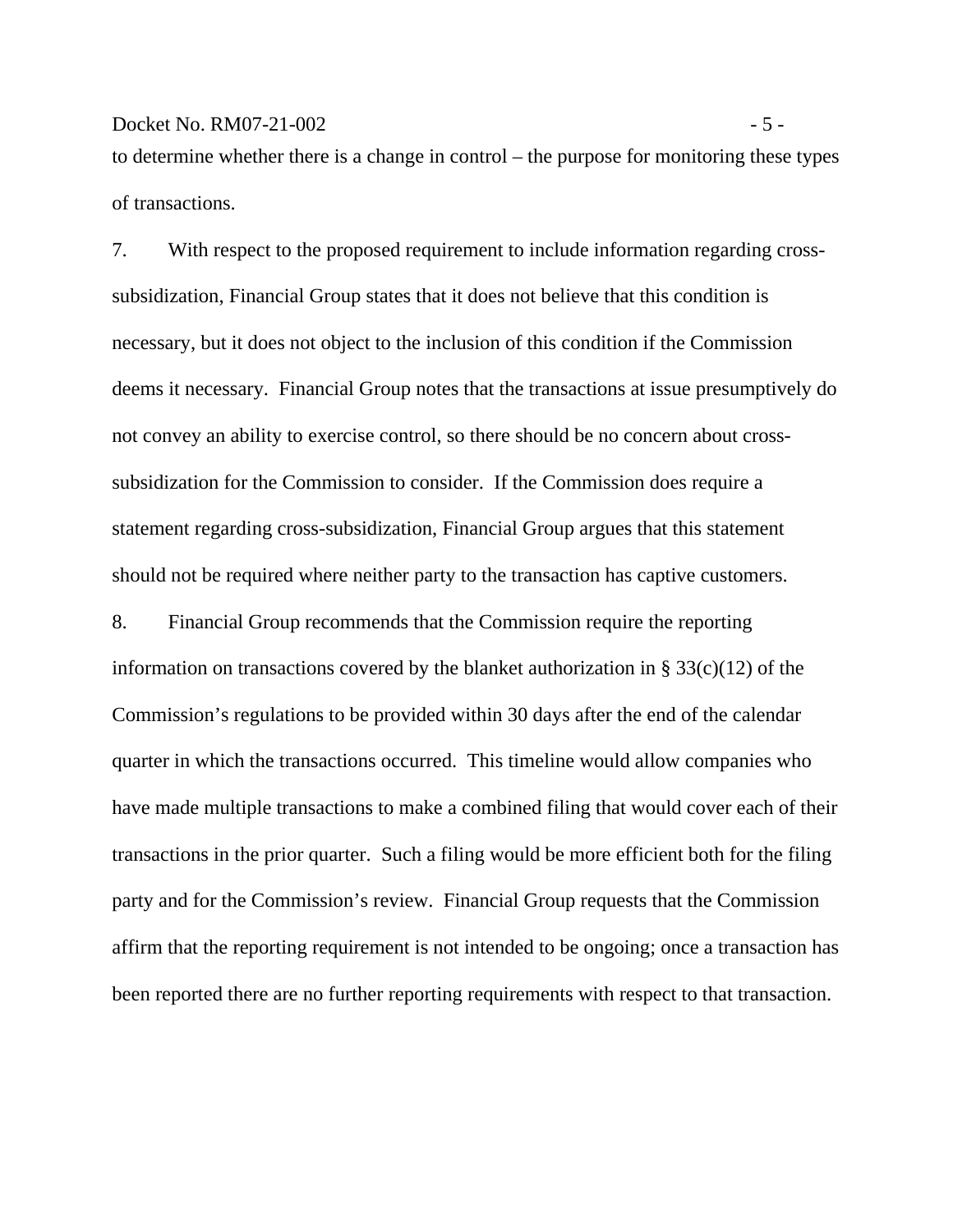$Dacket No. RM07-21-002$  - 6 -

9. Accordingly, Financial Group suggests that a new  $\S 33(c)(17)$  be added with

respect to the reporting requirement for transactions under the blanket authorization, to

state as follows:

A public utility granted blanket authorization under section  $33.1(c)(12)(ii)$  to transfer its outstanding voting securities, and the acquirer of such voting securities, shall within 30 days after the end of the calendar quarter in which such transfer has occurred, file with the Commission a report containing the following information:

(i) the names of all parties to the transaction;

(ii) identification of the pre- and post-transaction voting security holdings (and percentage ownership) in the public utility held by the acquirer and its associate or affiliate companies;

(iii) the date the transaction was consummated; and

(iv) identification of any public utility or holding company affiliates of the parties to the transaction.

## **III. Discussion**

10. As the Commission stated in Order No. 708-A, the expansion of the blanket authorization under 18 CFR 33.1(c)(12) to include "any person" requires additional reporting so that the Commission and the public may monitor the purchase and sale of securities under the blanket authorization. We find that the reporting requirements proposed by Financial Group provide adequate disclosure of trades made under the blanket authorization, and we adopt them here. The information required in these reports will allow the Commission to review the purchases of both holding and non-holding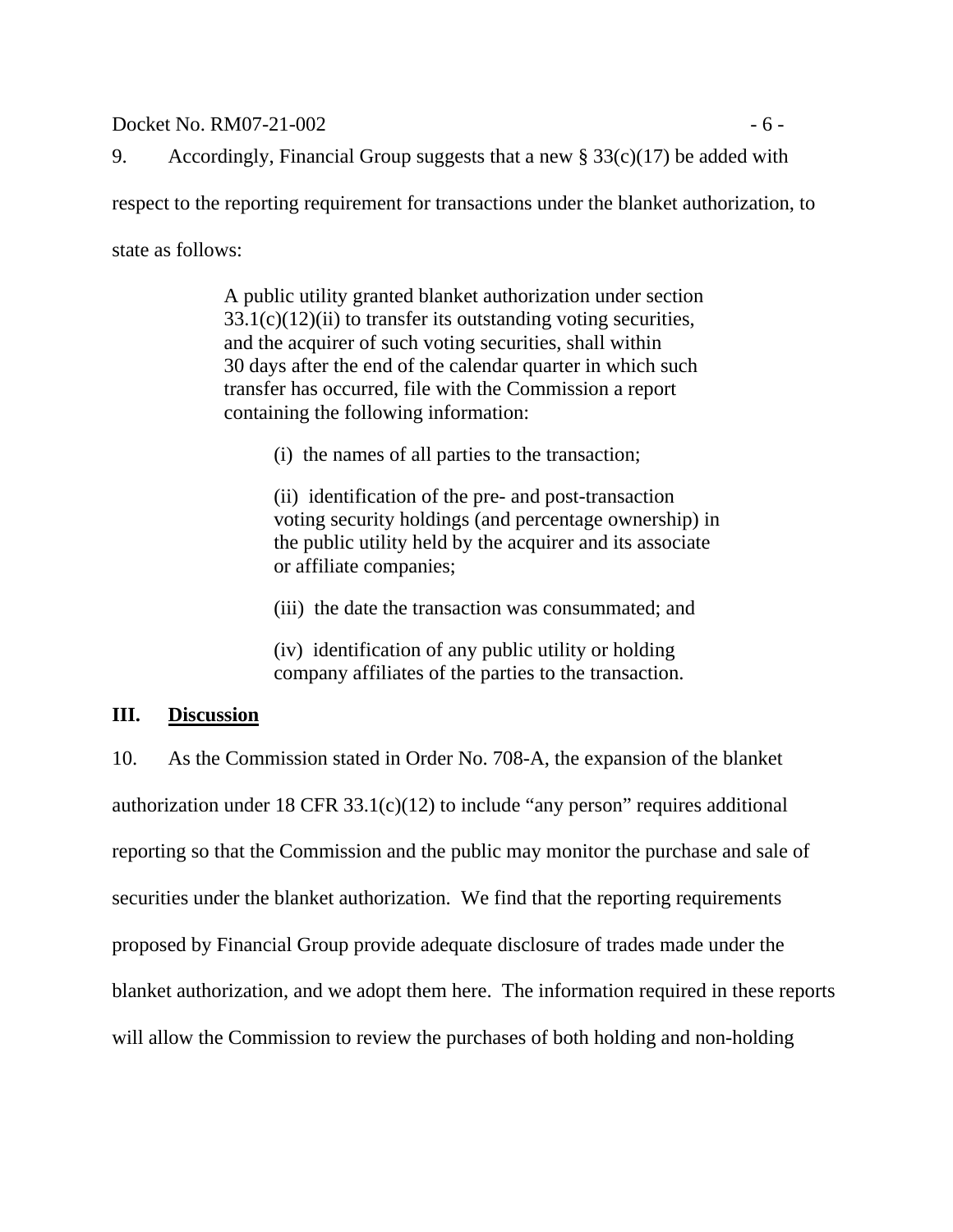# Docket No. RM07-21-002 - 7 -

companies to determine whether any further action is required under Commission regulations.

11. With respect to the proposed disclosure requirement involving crosssubsidization,**[7](#page-8-0)** we find that such a statement would be useful for the Commission in reviewing trades. Accordingly, we will require the disclosure report to include a statement either indicating that neither party to the transaction has any captive customers, or providing the information required in § 33.2(j)(1) of the Commission's regulations.**[8](#page-8-1)**

12. Specifically, we will require that public utilities engaging in transactions under the blanket authorization under 18 CFR 33.1(c)(12) submit a report to the Commission within 30 days of the end of the calendar quarter in which the transactions occurred. At this time, we will not require continuing reporting requirements with respect to the blanket authorization for a transaction once that transaction has been reported. The following information, which will be codified under  $\S 33.1(c)(17)$  of the Commission's regulations, must be included in the report:

- names of all parties to the transaction;
- identification of both the pre-transaction and posttransaction voting security holdings (and the percentage ownership) in the public utility held by the acquirer and its associate or affiliate companies;

**8** 18 CFR § 33.2(j)(1).

 $\overline{a}$ 

<span id="page-8-1"></span><span id="page-8-0"></span><sup>&</sup>lt;sup>7</sup> Financial Group proposed that parties include in their disclosure the same type of statement currently required under  $\S 33.2(i)(1)$ , which describes Exhibit M to an FPA section 203 filing.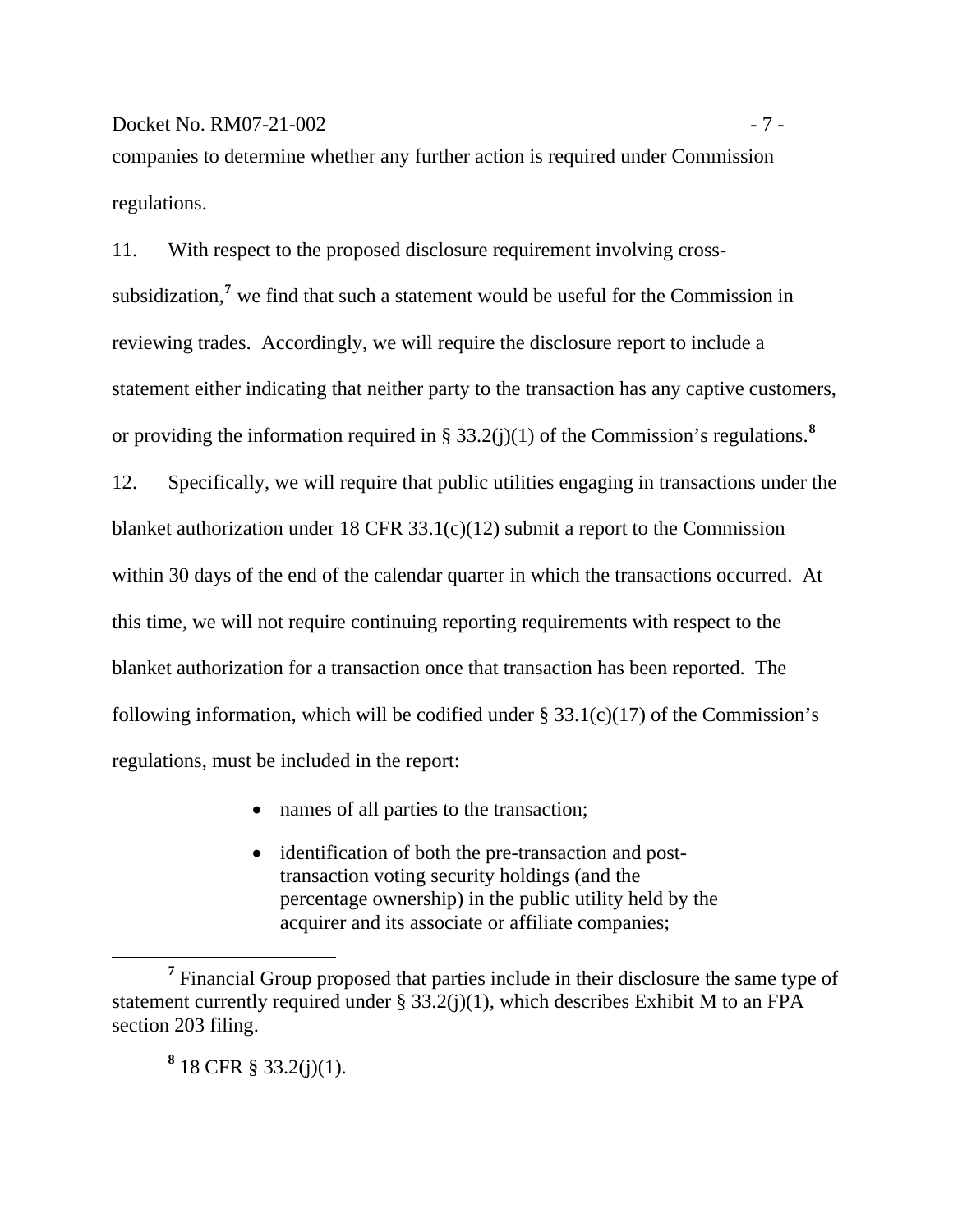- the date the transaction was consummated;
- identification of any public utility or holding company affiliates of the parties to the transaction;
- a statement on cross-subsidization of the same type as currently required under §  $33.2(j)(1)$  of the Commission's regulations,**[9](#page-9-0)** which describes Exhibit M to an FPA section 203 filing.

13. The required reports for this fiscal year should be filed electronically under Docket HC09-8-000.

# **IV. Information Collection Statement**

14. The Office of Management and Budget (OMB) regulations require that OMB approve certain reporting and record keeping (information collections) requirements imposed by agency rules.**[10](#page-9-1)** Therefore, the Commission is submitting the information collection to OMB for review and approval in accordance with section 3507(d) of the

Paperwork Reduction Act of 1995.**[11](#page-9-2)**

Burden Estimate: The public reporting burden for the reporting requirements and the records retention requirement is as follows.

| Data Collection | Number of   | Number of | Hours Per | Total |
|-----------------|-------------|-----------|-----------|-------|
| <b>FERC-519</b> | Respondents | Responses | Response  |       |

<span id="page-9-2"></span><span id="page-9-1"></span><span id="page-9-0"></span> **<sup>9</sup>**  $9$  18 CFR 33.2(j)(1).

**<sup>10</sup>** 5 CFR 1320.12.

**<sup>11</sup>** 44 U.S.C. 3507(d).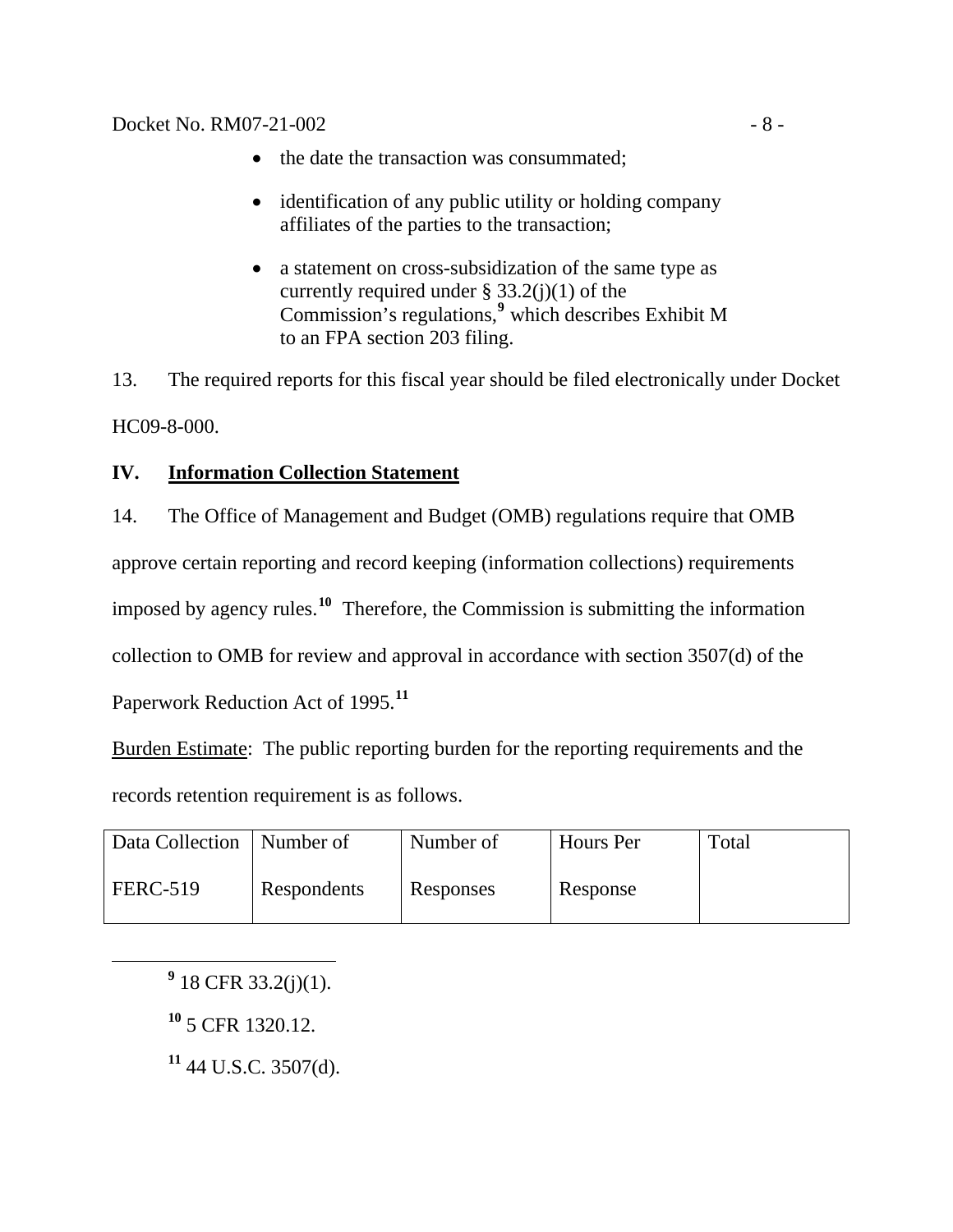$Docket No. RM07-21-002$   $-9-$ 

| Reporting | 20       |  | ററ<br>∠∪ |
|-----------|----------|--|----------|
| Totals    | or<br>∠∪ |  | ററ<br>∠∪ |

Information Collection Costs: The Commission has projected the average annualized cost of all respondents to be the following: 20 hours (reporting) @ \$66 per hour =  $$1,320$ for respondents. No capital costs are estimated to be incurred by respondents. Title:FERC-519(b), "Blanket Authorization Transaction Report under Section 203 FPA"

Action: New Collection

## OMB Control No: To Be Determined

The applicant will not be penalized for failure to respond to this information collection unless the information collection displays a valid OMB control number or the Commission has provided justification as to why the control number should not be displayed.

Respondents: Businesses or other for profit.

## Frequency of Responses: On Occasion

Necessity of the Information:This order codifies a limited reporting requirement for entities taking advantage of a blanket authorization under FPA section 203(a)(1), which in turn provides for a category of jurisdictional transactions under section 203(a)(1) for which the Commission would not require applications seeking before-the-fact approval. The information will enable the Commission and the public to monitor transactions that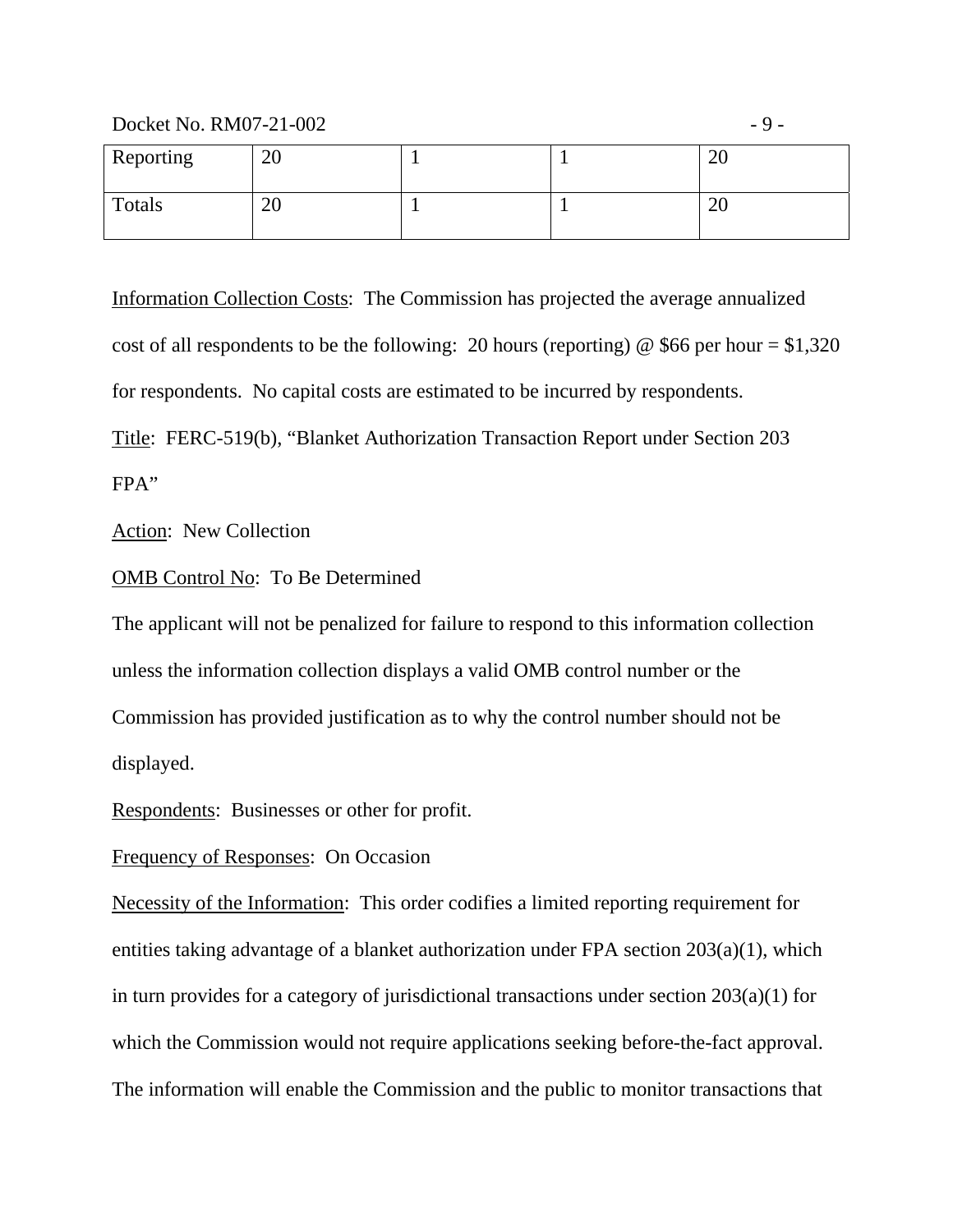Docket No. RM07-21-002 - 10 occur under the 18 CFR 33.1(c)(12) blanket authorization, as extended in Order No. 708-A.

Internal Review:The Commission has conducted an internal review of the public reporting burden associated with the collection of information and assured itself, by means of internal review, that there is specific, objective support for its information burden estimate.

15. Interested persons may obtain information on the reporting requirements by contacting: Federal Energy Regulatory Commission, 888 First Street, N.E., Washington, D.C., 20426 [Attention: Michael Miller, Office of the Executive Director, Phone (202) 502-8415, fax (202) 273-0873, e-mail: michael.miller@ferc.gov].

### **V. Environmental Analysis**

16. Commission regulations require that an environmental assessment or an environmental impact statement be prepared for any Commission action that may have a significant adverse effect on the human environment.**[12](#page-11-0)** No environmental consideration is necessary for Commission action that involves information gathering, analysis, and dissemination.**[13](#page-11-1)** Consequently, neither an environmental impact statement nor an environmental assessment is required.

**<sup>13</sup>** 18 CFR 380.4(a)(5).

<span id="page-11-1"></span><span id="page-11-0"></span>**<sup>12</sup>** Regulations Implementing National Environmental Policy Act, Order No. 486, 52 FR 47897 (Dec. 17, 1987), FERC Stats. & Regs. ¶ 30,783 (1987).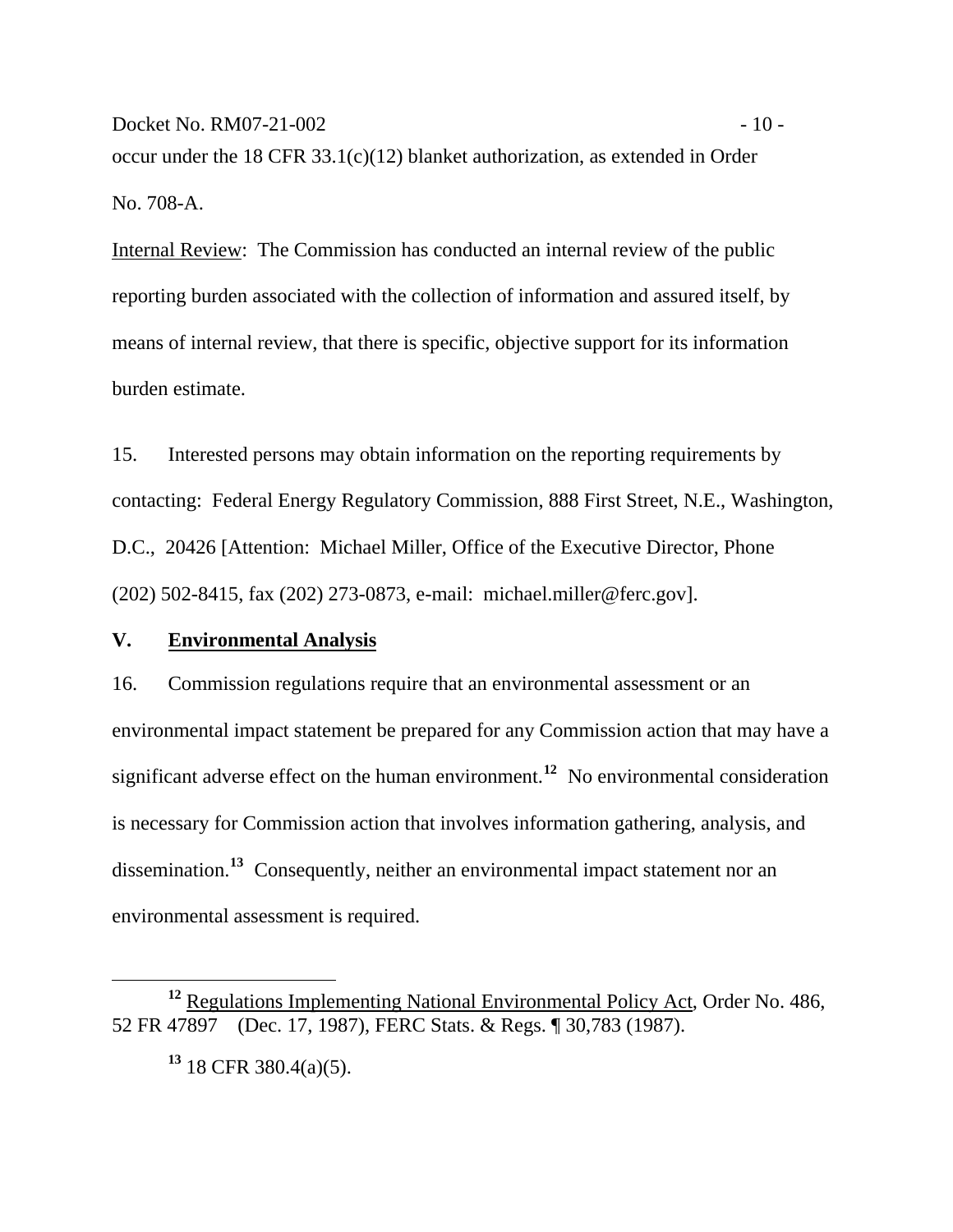## **VI. Regulatory Flexibility Act**

17. The Regulatory Flexibility Act of 1980 (RFA)**[14](#page-12-0)** generally requires either a description and analysis of a rule that will have a significant economic impact on a substantial number of small entities or a certification that the rule will not have a significant economic impact on a substantial number of small entities. Most utilities to which this reporting requirement applies would not fall within the RFA's definition of small entity.**[15](#page-12-1)** Consequently, the Commission certifies that this reporting requirement will not have a significant economic impact on a substantial number of small entities.

## **VII. Document Availability**

18. In addition to publishing the full text of this document in the Federal Register, the

Commission provides all interested persons an opportunity to view and/or print the

contents of this document via the Internet through FERC's Home Page

[\(http://www.ferc.gov\)](http://www.ferc.gov/) and in FERC's Public Reference Room during normal business

hours (8:30 a.m. to 5:00 p.m. Eastern time) at 888 First Street, N.E., Room 2A,

Washington D.C. 20426.

**<sup>14</sup>** 5 U.S.C. 601-12.

<span id="page-12-1"></span><span id="page-12-0"></span>**<sup>15</sup>** 5 U.S.C. 601(3), citing to section 3 of the Small Business Act, 15 U.S.C. 632. Section 3 of the Small Business Act defines a "small business concern" as a business that is independently owned and operated and that is not dominant in its field of operation. The Small Business Size Standards component of the North American Industry Classification System (NAICS) defines a small electric utility as one that, including its affiliates, is primarily engaged in the generation, transmission, and/or distribution of electric energy for sale and whose total electric output for the preceding fiscal year did not exceed four million MWh. 13 CFR 121.201.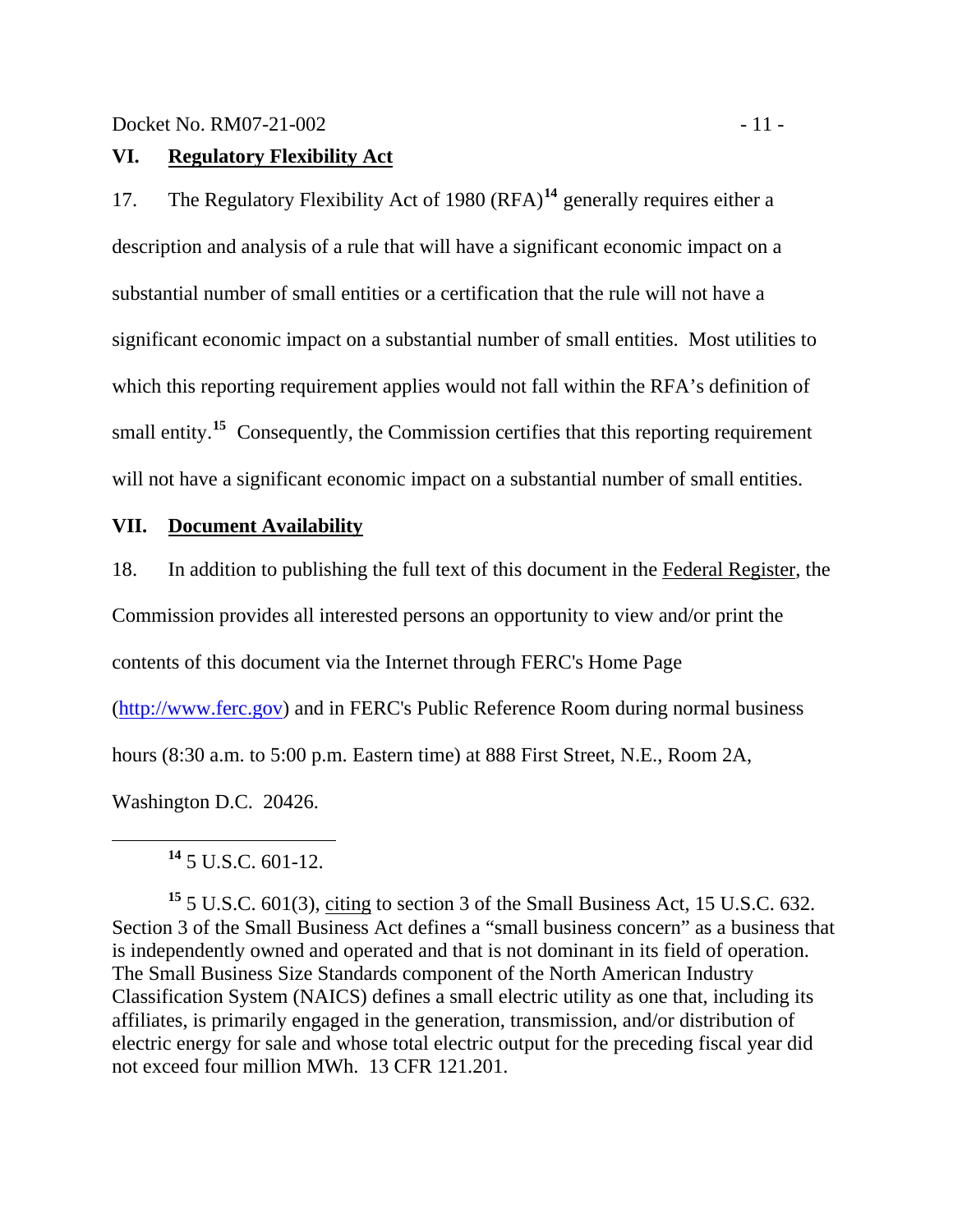Docket No. RM07-21-002 - 12 -

19. From FERC's Home Page on the Internet, this information is available on eLibrary. The full text of this document is available on eLibrary in PDF and Microsoft Word format for viewing, printing, and/or downloading. To access this document in eLibrary, type the docket number excluding the last three digits of this document in the docket number field.

20. User assistance is available for eLibrary and the FERC's website during normal business hours from FERC Online Support at 202-502-6652 (toll free at 1-866-208-3676) or email at [ferconlinesupport@ferc.gov](mailto:ferconlinesupport@ferc.gov), or the Public Reference Room at (202) 502- 8371, TTY (202)502-8659. E-mail the Public Reference Room at

[public.referenceroom@ferc.gov](mailto:public.referenceroom@ferc.gov).

### **VIII. Effective Date and Congressional Notification**

21. These regulations are effective [insert date 60 days after publication in the **FEDERAL REGISTER**]. The Commission has determined, with the concurrence of the administrator of the Office of Information and Regulatory Affairs of OMB, that this rule is not a "major rule" as defined in section 351 of the Small Business Regulatory Enforcement Fairness Act of 1996. The Commission will submit this rule to both houses of Congress and the Government Accountability Office.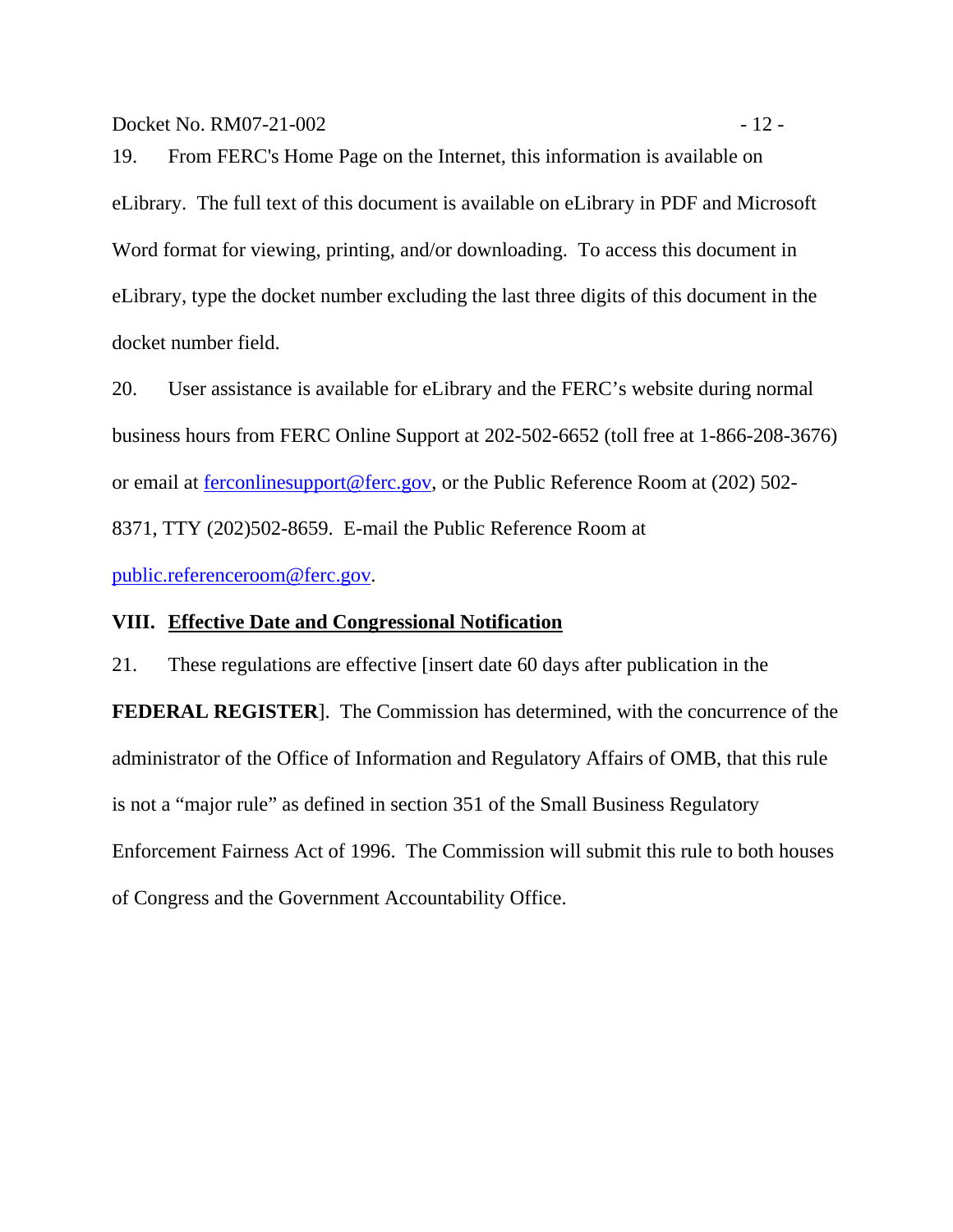Docket No. RM07-21-002 - 13 -List of subjects in 18 CFR Part 33

Electric utilities, Reporting and recordkeeping requirements

By the Commission.

 $(S E A L)$ 

Kimberly D. Bose, Secretary.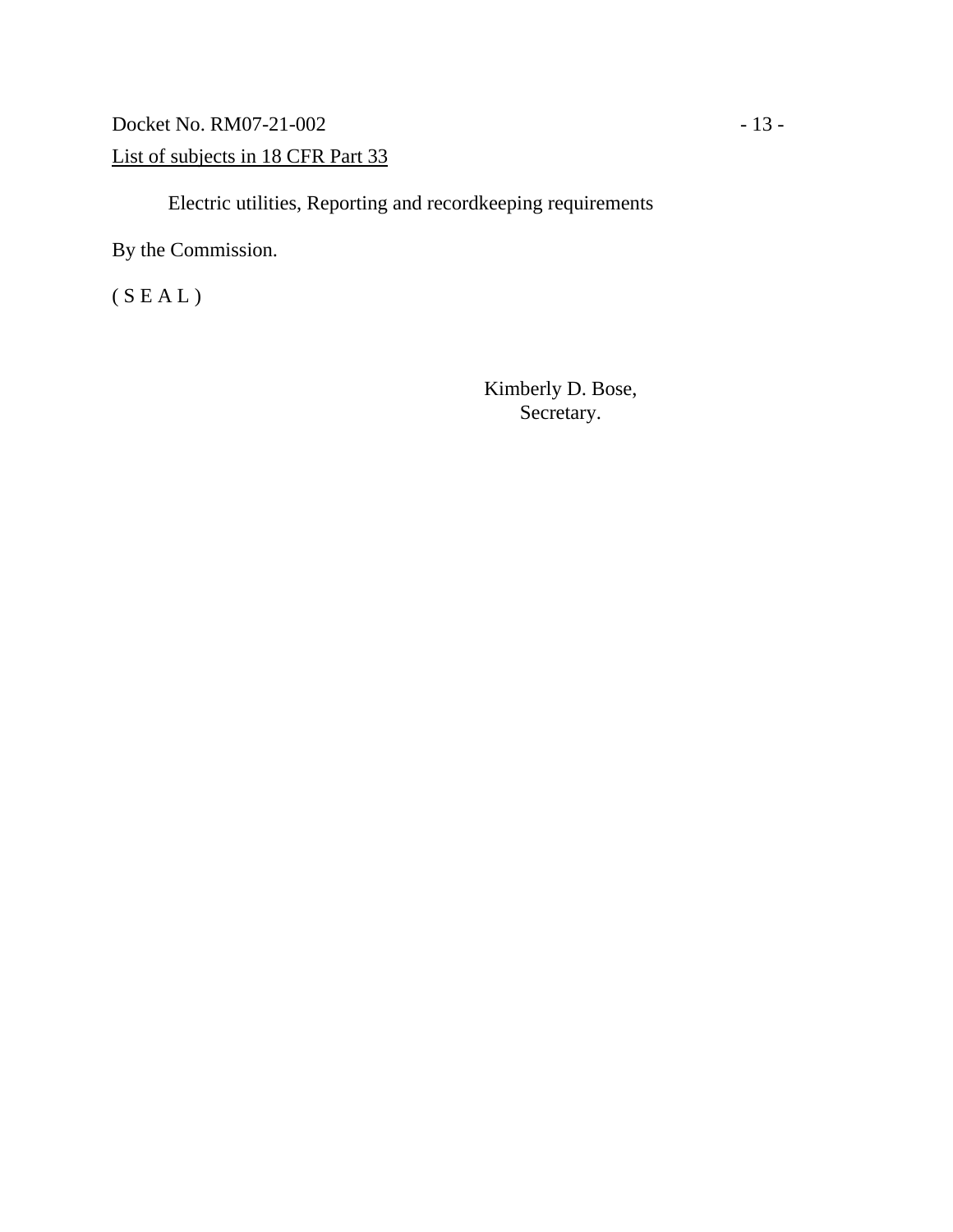Docket No. RM07-21-002 - 14 - In consideration of the foregoing, the Commission amends part 33, Chapter I, Title 18 of the Code of Federal Regulations, as follows:

### **PART 33 – APPLICATIONS UNDER FEDERAL POWER ACT SECTION 203**

**1.** The authority citation for part 33 continues to read as follows:

 **Authority**: 16 U.S.C. 791a-825r, 2601-2645; 31 U.S.C. 9701; 42 U.S.C. 7101-

7352; Pub. L. 209-58, 119 Stat. 594.

**2.** In § 33.1, paragraph (c)(12) is revised and paragraph (c)(17) is added to read as follows:

#### **§ 33.1 Applicability, definitions, and blanket authorizations.**

\* \* \* \* \*

 $(c)$  \* \* \*.

 (12) A public utility is granted a blanket authorization under section 203(a)(1) of the Federal Power Act to transfer its outstanding voting securities to:

(i) Any holding company granted blanket authorizations in paragraph  $(c)(2)(ii)$ of this section if, after the transfer, the holding company and any of its associate or affiliate companies in aggregate will own less than 10 percent of the outstanding voting interests of such public utility; or

 (ii) Any person other than a holding company if, after the transfer, such person and any of its associate or affiliate companies in aggregate will own less than 10 percent of the outstanding voting interests of such public utility, and within 30 days after the end of the calendar quarter in which such transfer has occurred the public utility notifies the